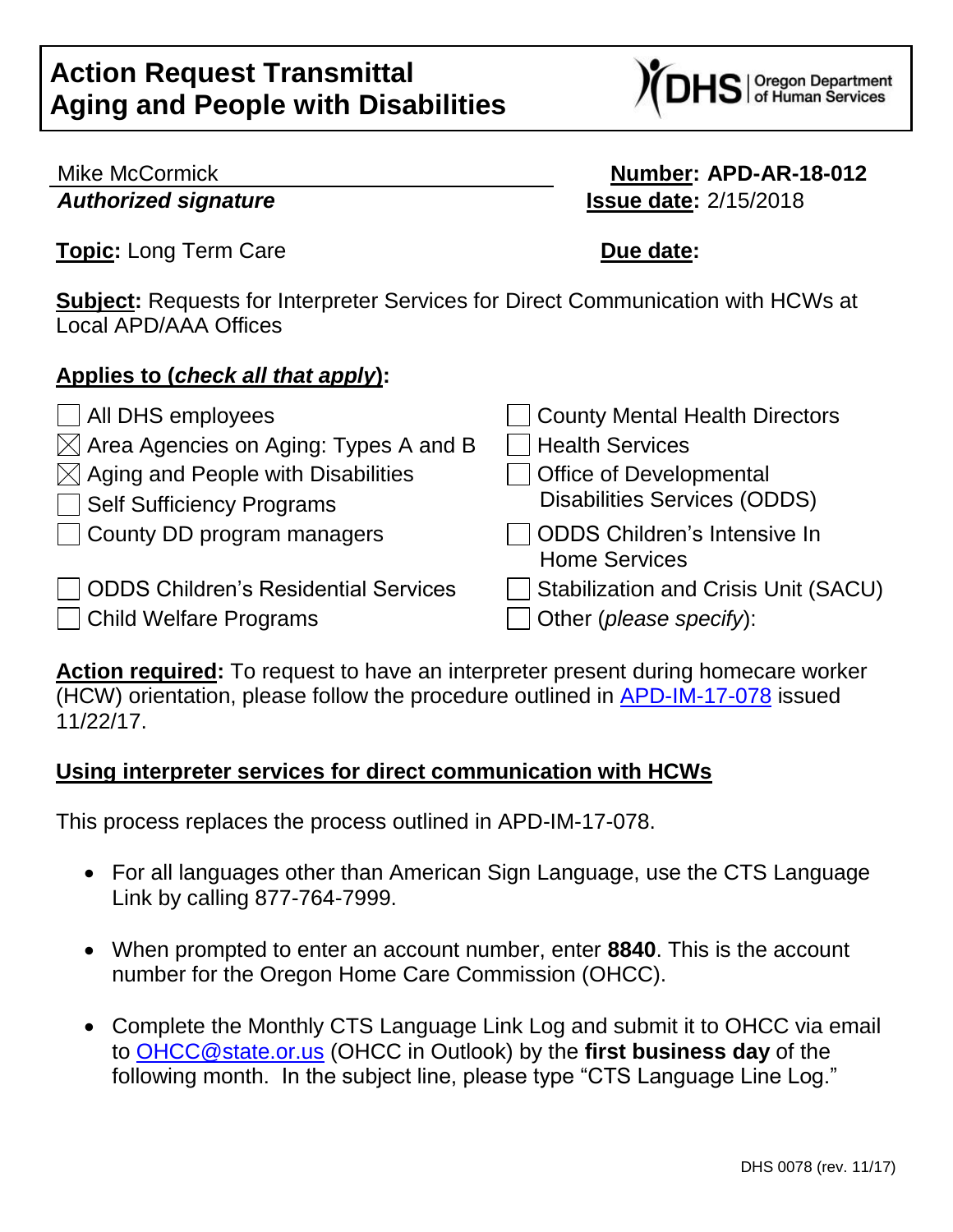- Although multiple staff may be recording interpreter services on a log, submit one consolidated log to OHCC.
- Record the reason for the call to the language line. Examples: resolve payment issues; answer questions about Task List; provide information about enrollment; APS interview.
- OHCC will be responsible to process the payment for interpreter services. Local office staff will not need to record billing codes on the log.

To request an in-person American Sign Language interpreter, complete and submit a Communication Service Request online at [http://www.oregon.gov/DHS/BUSINESS-](http://www.oregon.gov/DHS/BUSINESS-SERVICES/ODHHS/Pages/ECS.aspx)[SERVICES/ODHHS/Pages/ECS.aspx](http://www.oregon.gov/DHS/BUSINESS-SERVICES/ODHHS/Pages/ECS.aspx) at least 48 hours in advance. Under "Requestor Information," enter the specific local office/OHCC in the "Requestor Agency" field (e.g. Canby/OHCC). Under "Billing information," enter the local office contact name and phone number. Under address, please enter:

Oregon Home Care Commission 676 Church St. NE Salem, OR 97301

Send a copy of the confirmation email to the Oregon Home Care Commission at [INTERPRETER.OHCC@dhsoha.state.or.us](mailto:INTERPRETER.OHCC@dhsoha.state.or.us) .

**For APD local offices only:** Local APD offices have the option of using Voiance, an on-demand video interpreter services available 24/7 for American Sign Language. Please visit the Office of Equity and Multicultural Services website to learn about the service: [https://inside.dhsoha.state.or.us/dhs/office-equity-multicultural-svcs/language](https://inside.dhsoha.state.or.us/dhs/office-equity-multicultural-svcs/language-services.html)[services.html](https://inside.dhsoha.state.or.us/dhs/office-equity-multicultural-svcs/language-services.html)

From the Voiance website [\(https://www.voiance.com/services/\)](https://www.voiance.com/services/):

- Select video interpretation
- Under "Select Pin," use 6300 Home Care Commission
- Employee ID is the requestor's OR#.
- American Sign Language is the default language.

**Reason for action:** APD/AAA local office staff may now request to have an interpreter present at HCW orientations and for direct communications with homecare workers, including during adult protective services interviews.

This policy and procedure is for local APD staff and AAAs that have a contract with APD to provide Medicaid and Oregon Project Independence funded services. This does not extend to organizations or agencies subcontracted by the AAA.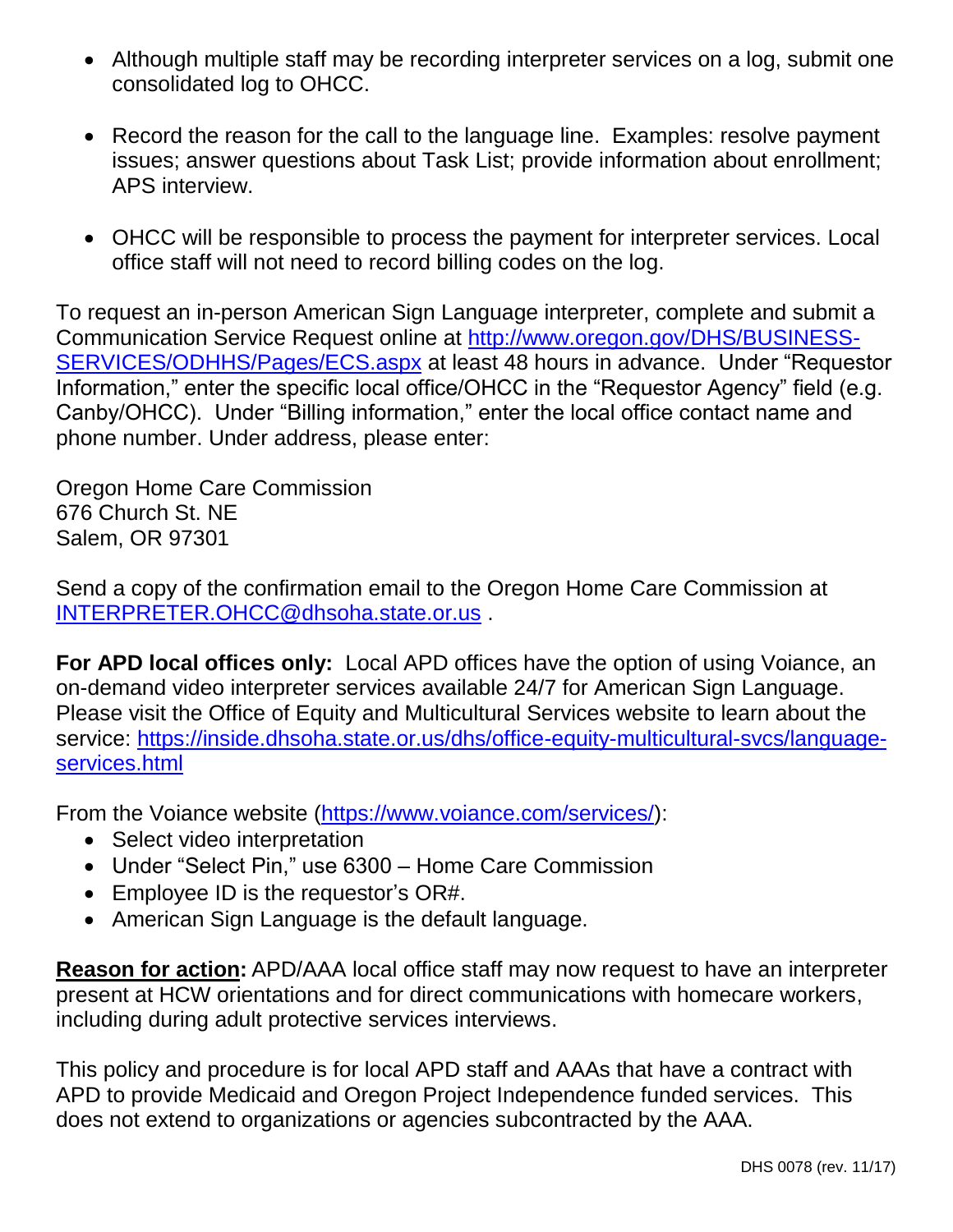# **Field/stakeholder review:**  $\boxtimes$  Yes  $\Box$  No **If yes, reviewed by:** APD policy; APD Operations Committee

*If you have any questions about this action request, contact:*

| Contact(s): Jenny Cokeley, Operations and Policy Analyst |      |  |
|----------------------------------------------------------|------|--|
| Phone: 503-378-8190                                      | Fax: |  |
| Email: jenny.e.cokeley@state.or.us                       |      |  |